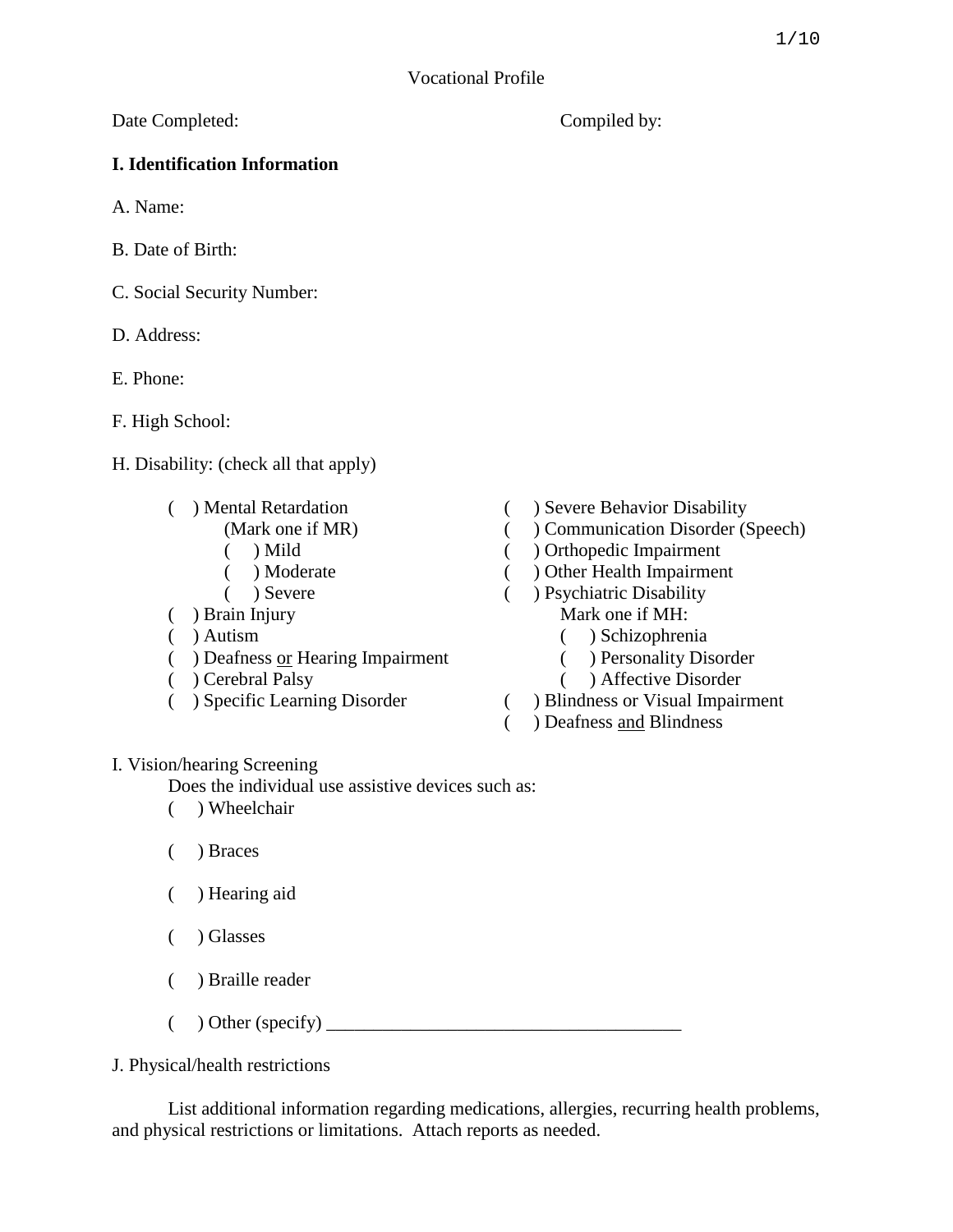### K. Financial Information:

SSI Application

- ( ) receives: amount\_\_\_\_\_\_ /month
- ( ) completed, awaiting determination
- ( ) not started

SSDI Application

- ( ) receives: amount \_\_\_\_\_ / month
- ( ) completed, awaiting determination
- ( ) not started

Other sources of income and amounts

| amount / month |
|----------------|
| amount / month |
| amount / month |

- L. Collateral Information (updated & attached)
	- ( ) Physical Date
	- ( ) Psychological Date
	- ( ) Resume (current within one year)

# **II. Residential/Domestic Information**

A. Family (parent/guardian) address (if different from individual)

# B. Phone number (if different from individual)

C. Names, ages, and relationships of family members:

|    | Age: | Relationship: |
|----|------|---------------|
|    | Age: | Relationship: |
| 3. | Age: | Relationship: |
| 4. | Age: | Relationship: |

#### D. Living Status:

- ( ) Lives at home with natural parents
- ( ) Lives with guardian
- ( ) Lives in residential facility
- ( ) Lives alone or with spouse
- $\big)$  Other (specify)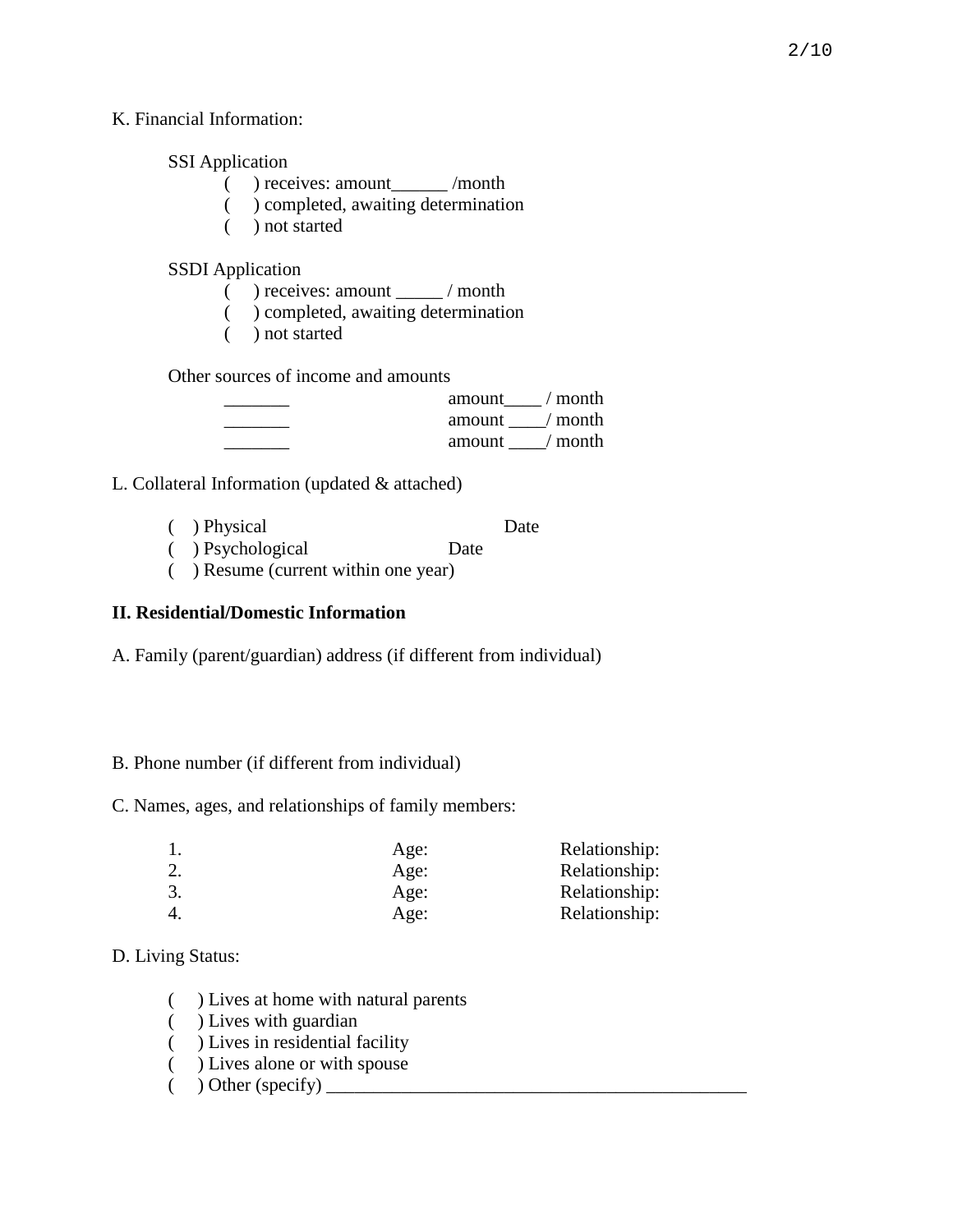E. Family Supports: Estimate the extent to which individual's family can assist him/her with respect to following areas:  $1=(none or minimal)$   $2=(some support)$   $3=(full support)$ 

( ) Finances ( ) Housing ( ) Transportation ( ) Education

F. Describe the nature and frequency of contacts with friends and other socially important people:

G. Describe the neighborhood and location within the community:

- H. General types of employment near home:
- I. Transportation available:
- J. Potential employers among family/friends:
- K. Comments:

## **III. Summary of skills** *(attach resume)*

- A. Describe work related strengths:
- B. Describe any behavioral intervention strategies that have been particularly helpful:
- C. Type of work the individual enjoys doing:
- D. What the individual enjoys doing at home:
- E. Observations regarding the types of social situations the individual likes the best:
- F. Religious considerations, if any:
- G. Describe instructional strategies that work for the individual: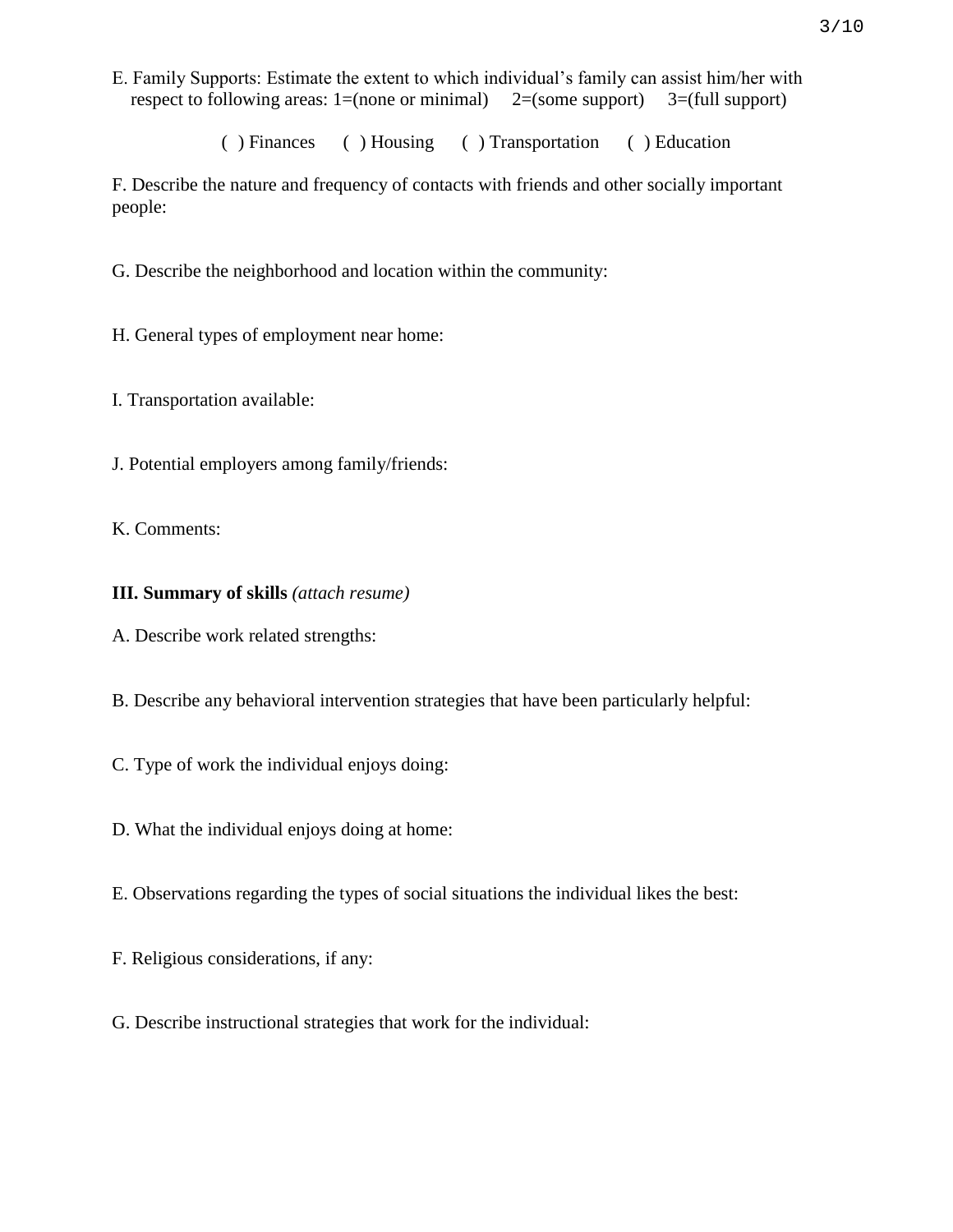| H. Job seeking skills                                                       | Supports needed:                        |
|-----------------------------------------------------------------------------|-----------------------------------------|
| Describes own job interests and skills                                      | ) Use resume in interview               |
| Initiates job seeking tasks                                                 | ) Advocate during Application/Interview |
| ) Identifies job source                                                     | ) Job trial                             |
| Demonstrates interview skills (e.g., eye<br>contact, information responses) | $\int$ ) Other (specify):               |
| Asks for information about the job                                          |                                         |
| Describes past work experience                                              |                                         |
| ) Indicates interest in learning the job                                    |                                         |
| Completes application forms                                                 |                                         |
| Prepares a resume                                                           |                                         |

| I. Work performance skills                           | Supports needed:                                                              |
|------------------------------------------------------|-------------------------------------------------------------------------------|
| Arrives, leaves, takes breaks at<br>appropriate time | ) Modification of job elements that require<br>strength/lifting               |
| Obtains more work as needed                          | ) Behavior support                                                            |
| Completes assignments and tasks within<br>timelines  | ) Modification of counting/reading<br>demands of tasks                        |
| Sets priorities for tasks to be completed            | Modification of job elements that require<br>coordination/fine motor skills   |
| ) Meets task deadlines                               | Training or assistance with travel to/from<br>workplace                       |
| Adapts to changes in job routine                     | ) Modifications in workplace to enable<br>individual to maneuver a wheelchair |
| Makes transitions smoothly from old to<br>new tasks  | ) Written or visual schedule                                                  |
| Checks and corrects own work                         | ) Modification of job elements that require<br>speed/high productivity        |
| Calls in when sick                                   | Other (specify):                                                              |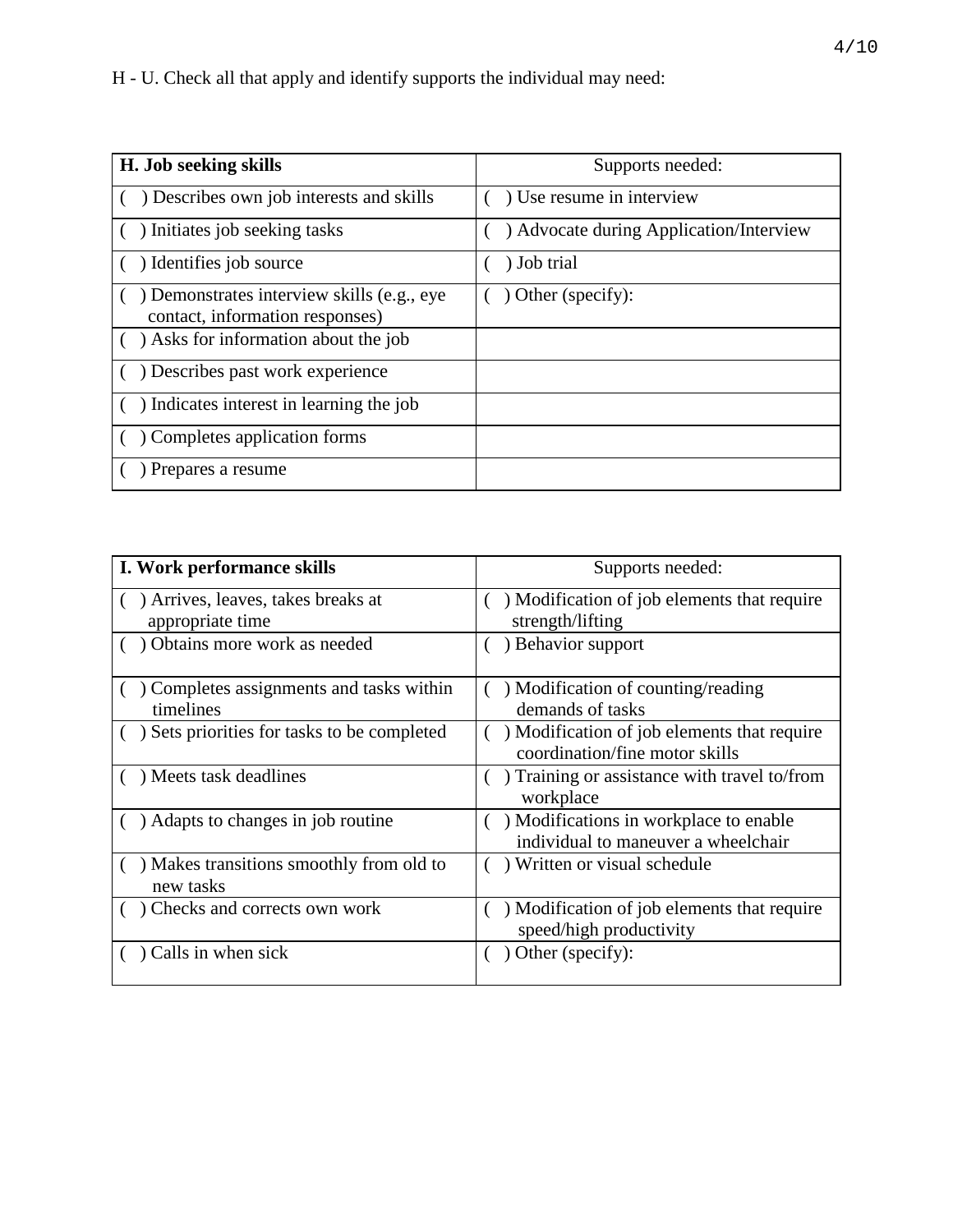| J. Working with others                   | Supports needed:                                             |
|------------------------------------------|--------------------------------------------------------------|
| ) Follows supervisor's directions        | ) Alternate ways to communicate with<br>customers/co-workers |
| ) Asks for assistance when needed        | ) Personal assistance with eating, toileting,<br>dressing    |
| ) Works cooperatively with co-workers    | $\int$ ) Other (specify):                                    |
| ) Interacts well with customers, clients |                                                              |

# **K. What additional support/adaptations will be necessary for employment?**

.

| L. Self care skills                                 | Supports needed:                                                |
|-----------------------------------------------------|-----------------------------------------------------------------|
| ) Takes care of own toileting                       | ) Personal (assistance with eating,<br>toileting, and dressing) |
| Feeds self                                          | Written or visual schedule                                      |
| Dresses self                                        | ) Modifications of kitchen or laundry<br>appliances             |
| Washes self                                         | Other (specify):                                                |
| ) Takes care of personal hygiene needs              |                                                                 |
| ) Shops for food, clothing, and necessities         |                                                                 |
| Cleans living quarters; washes dishes,<br>clothes   |                                                                 |
| Does laundry, washes sheets, towels, and<br>clothes |                                                                 |
| Manages trash and garbage appropriately             |                                                                 |

| <b>M. Travel skills</b>                 | Supports needed:                        |
|-----------------------------------------|-----------------------------------------|
| ) Drives automobile                     | ) Needs assistance with street crossing |
| Competent at crossing all intersections | ) Needs training at new intersections   |
| Can ride bike to target destination     |                                         |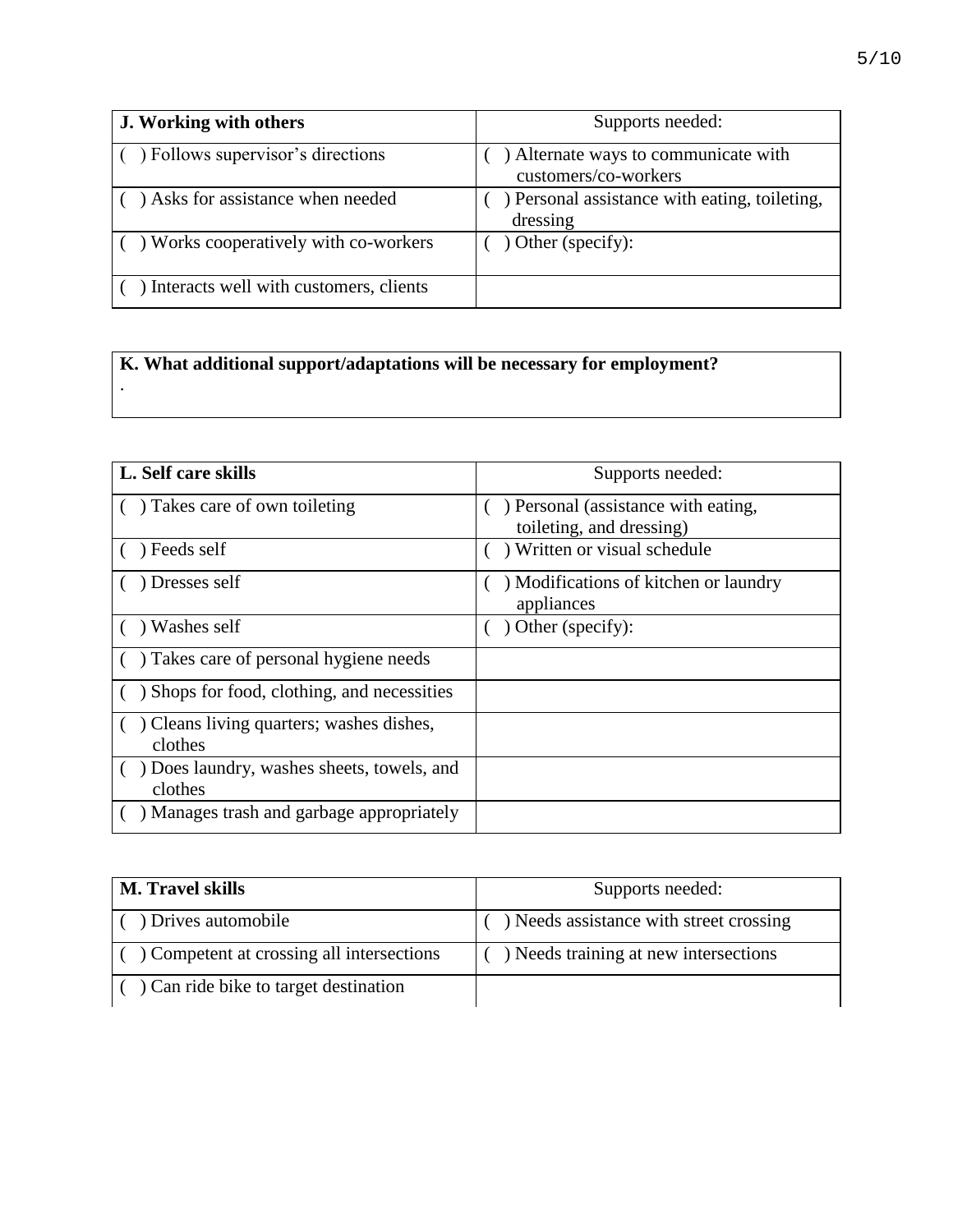| Can use mass transit                                                       | ) Needs training when mass transit |
|----------------------------------------------------------------------------|------------------------------------|
|                                                                            | Schedule or destination changes    |
| Uses taxi                                                                  | $\int$ ) Other (specify):          |
| ) Relies on travel support from others                                     |                                    |
| ) Moves self about in immediate<br>neighborhood (e.g., walking, bicycling) |                                    |
| ) Uses maps or bus schedules                                               |                                    |
| ) Reaches destination on time                                              |                                    |

| N. Health and safety skills:                                               | Supports needed:        |
|----------------------------------------------------------------------------|-------------------------|
| ) Recognizes safety and warning symbols<br>and signs                       |                         |
| ) Follows safety practices (e.g., traffic<br>safety, household appliances) | ) Visual/written aids   |
| ) Medicates self (e.g., insulin, oral<br>medications)                      | ) Medication monitoring |
| ) Responds to emergencies (e.g., fire,<br>bodily injuries)                 |                         |
| Requests medical and/or dental care                                        | Other (specific):       |

| O. Meal planning                                                | Supports needed:                                                          |
|-----------------------------------------------------------------|---------------------------------------------------------------------------|
| ) Displays table manners (e.g., requests,<br>passes food)       | ) Needs assistance obtaining/preparing<br>meals and snacks                |
| ) Obtains prepared foods (e.g., vending<br>machines, cafeteria) | ) Needs assistance eating meals                                           |
| ) Prepares nutritious meals                                     | ) Needs assistance selecting foods<br>appropriate to dietary requirements |
| ) Purchases groceries                                           | (b) Other (specific):                                                     |

| <b>P. Money management</b>                                         | Supports needed:             |
|--------------------------------------------------------------------|------------------------------|
| ) Identifies values of coins and bills                             | ) Uses calculator            |
| Takes care of pocket money (e.g., stores<br>it, keeps track of it) | ) Needs budgeting assistance |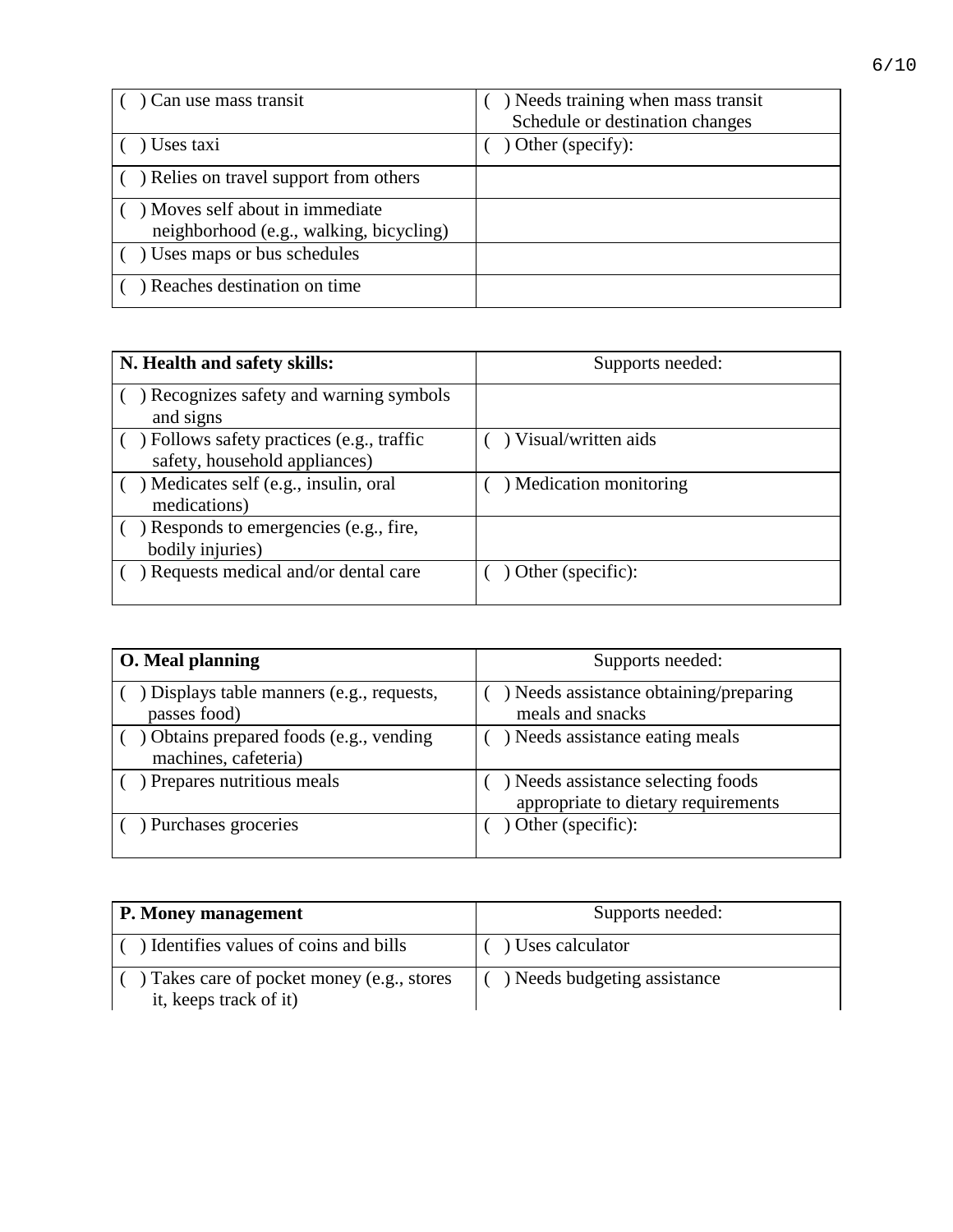| ) Exchanges money correctly for goods and $\vert \cdot \rangle$ Other (specify): |  |
|----------------------------------------------------------------------------------|--|
| services                                                                         |  |
| () Uses next dollar strategy                                                     |  |
| $\left( \quad \right)$ Uses banks and checking services                          |  |
| $\left( \quad \right)$ Writes checks correctly                                   |  |
| ) Balances checkbook                                                             |  |

| Q. Recreation/leisure: List activities in<br>which individual routinely participates | List activities in which the individual would<br>like to participate: |
|--------------------------------------------------------------------------------------|-----------------------------------------------------------------------|
|                                                                                      |                                                                       |
|                                                                                      |                                                                       |
|                                                                                      |                                                                       |

| R. Academic skills (Reading, Math, Time)<br>How does this individual demonstrate | Supports needed: |
|----------------------------------------------------------------------------------|------------------|
| educational skills?                                                              |                  |
| Uses simple math                                                                 | Uses calculator  |
| Uses/accesses computers                                                          | Other (specify): |
| Writes, "types" complete sentences                                               |                  |
| Reads directional signs, symbols                                                 |                  |
| Uses phone book, makes calls                                                     |                  |
| Uses math for problem solving                                                    |                  |
| Applies study skills to assignments                                              |                  |
| Reads newspapers, stories, etc.                                                  |                  |
| Reads books and texts with<br>understanding                                      |                  |

| S. How does the individual handle time? | Supports needed:                                        |
|-----------------------------------------|---------------------------------------------------------|
| ) Tells time accurately with digital    | ) Uses a picture/printed schedule prepared<br>by others |
| ) By standard clock                     | ) Prompting to follow schedule                          |
| Can create and follow his/her schedule  | $\int$ ) Other (specify):                               |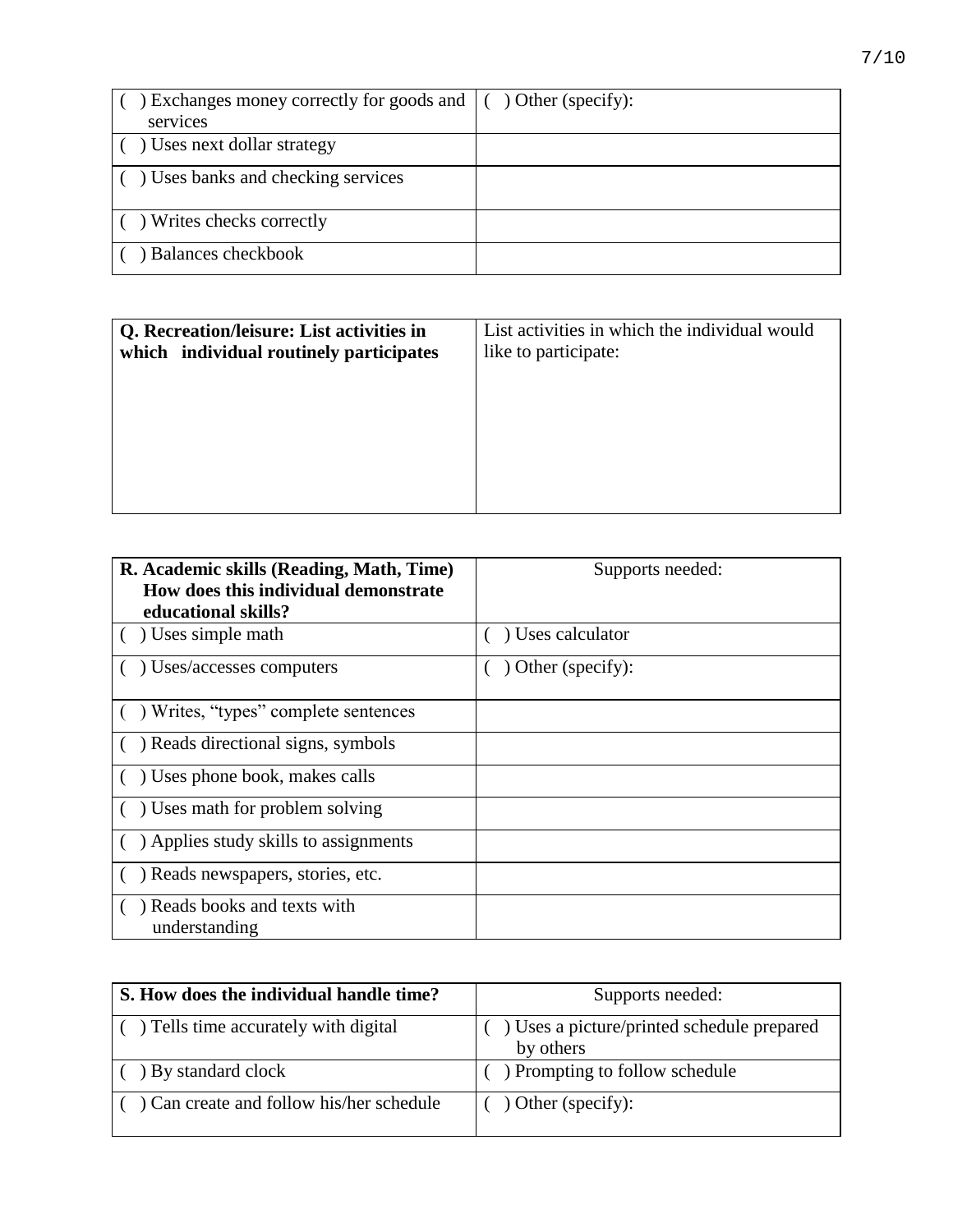| <b>T. Communication skills</b>                          | Supports needed:                           |
|---------------------------------------------------------|--------------------------------------------|
| Speaks clear English and is easily<br>understood        | Uses an electronic communication<br>system |
| Speaks some English but is difficult to<br>understand   | Uses a communication board/book            |
| ) Uses specific language other than English<br>Specify: | Uses sign language                         |
| Can use telephone                                       | Other (specify):                           |
| Uses gestures/vocalizations                             |                                            |

| <b>U. Social interaction skills</b>                   | Supports needed: |
|-------------------------------------------------------|------------------|
| Communicates basic needs                              |                  |
| ) Listens, answers questions                          |                  |
| Resists negative peer pressure                        |                  |
| Initiates, sustains, ends conversations               |                  |
| ) Touches self and others appropriately               |                  |
| Handles teasing, negative comments                    |                  |
| ) Uses telephone correctly                            |                  |
| Expresses feelings in appropriate ways                |                  |
| Cooperates and shares in group activities             |                  |
| ) Deals with strangers effectively                    |                  |
| Respects others' property and privacy                 |                  |
| ) Recognizes and deals with interpersonal<br>problems |                  |
| ( ) Adjusts to living in shared<br>accommodations     |                  |
| ) Writes letters and completes forms                  |                  |
| Admits and corrects own mistakes                      |                  |
| <b>Follows</b> rules                                  |                  |
| Makes decisions that are reasonable and<br>timely     |                  |
| Assists others when needed                            |                  |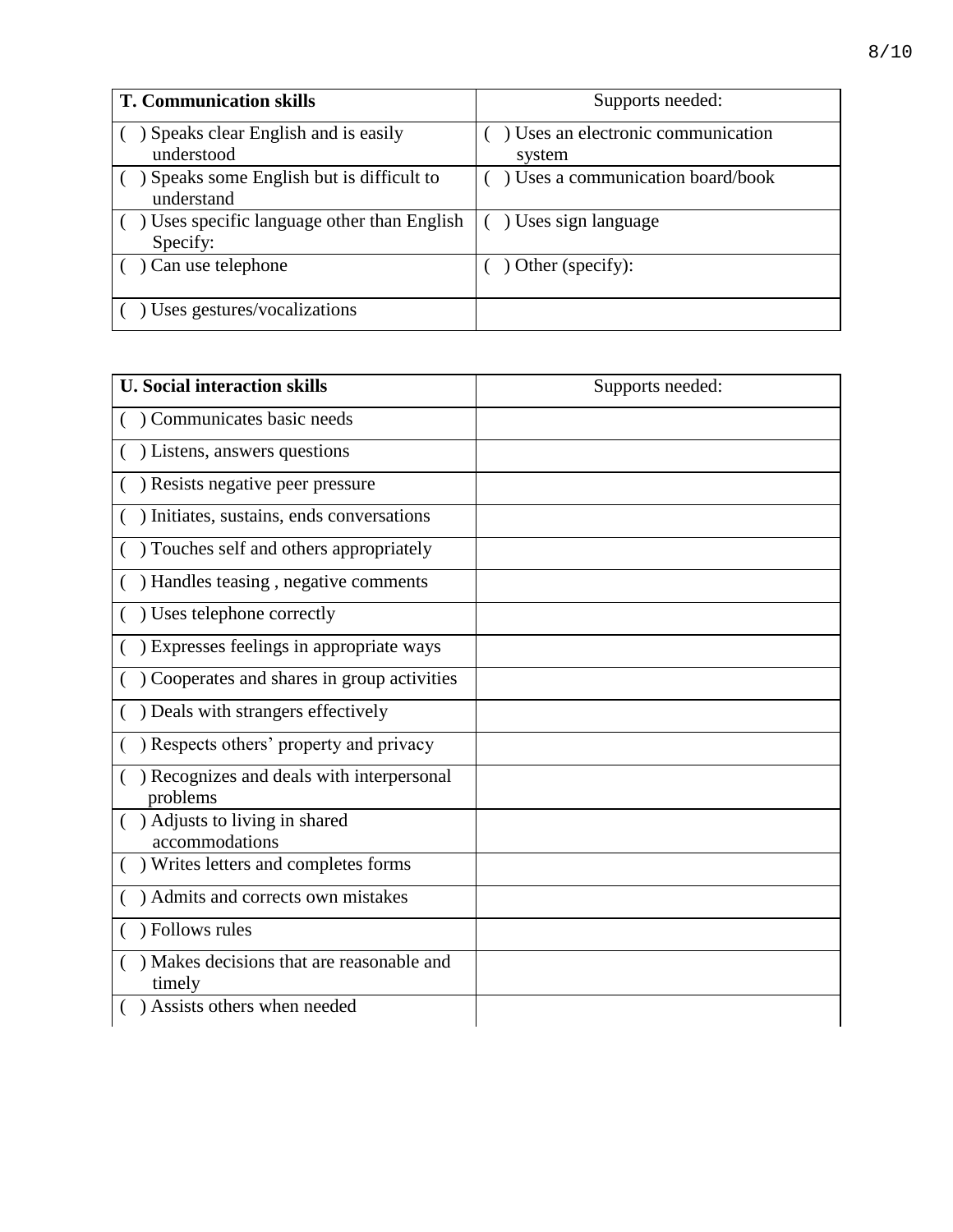| Follows through on plans, decisions                                      |  |
|--------------------------------------------------------------------------|--|
| Manages own emotions (e.g., frustration,<br>anger)                       |  |
| Resists negative peer pressure                                           |  |
| Responds appropriately to other's<br>negative remarks                    |  |
| Adapts to changes in situations (e.g., new<br>schedules, new activities) |  |
| Functions well under work or time<br>pressures                           |  |
| Takes steps to deal with interpersonal<br>problems                       |  |
| Responds appropriately to hugs and<br>handshakes                         |  |
| Takes part in social activities or<br>organized sports                   |  |
| Interacts appropriately with people in<br>positions of authority         |  |

| V. Cultural issues | Supports needed: |
|--------------------|------------------|
|                    |                  |
|                    |                  |
|                    |                  |
|                    |                  |
|                    |                  |
|                    |                  |
|                    |                  |
|                    |                  |
|                    |                  |